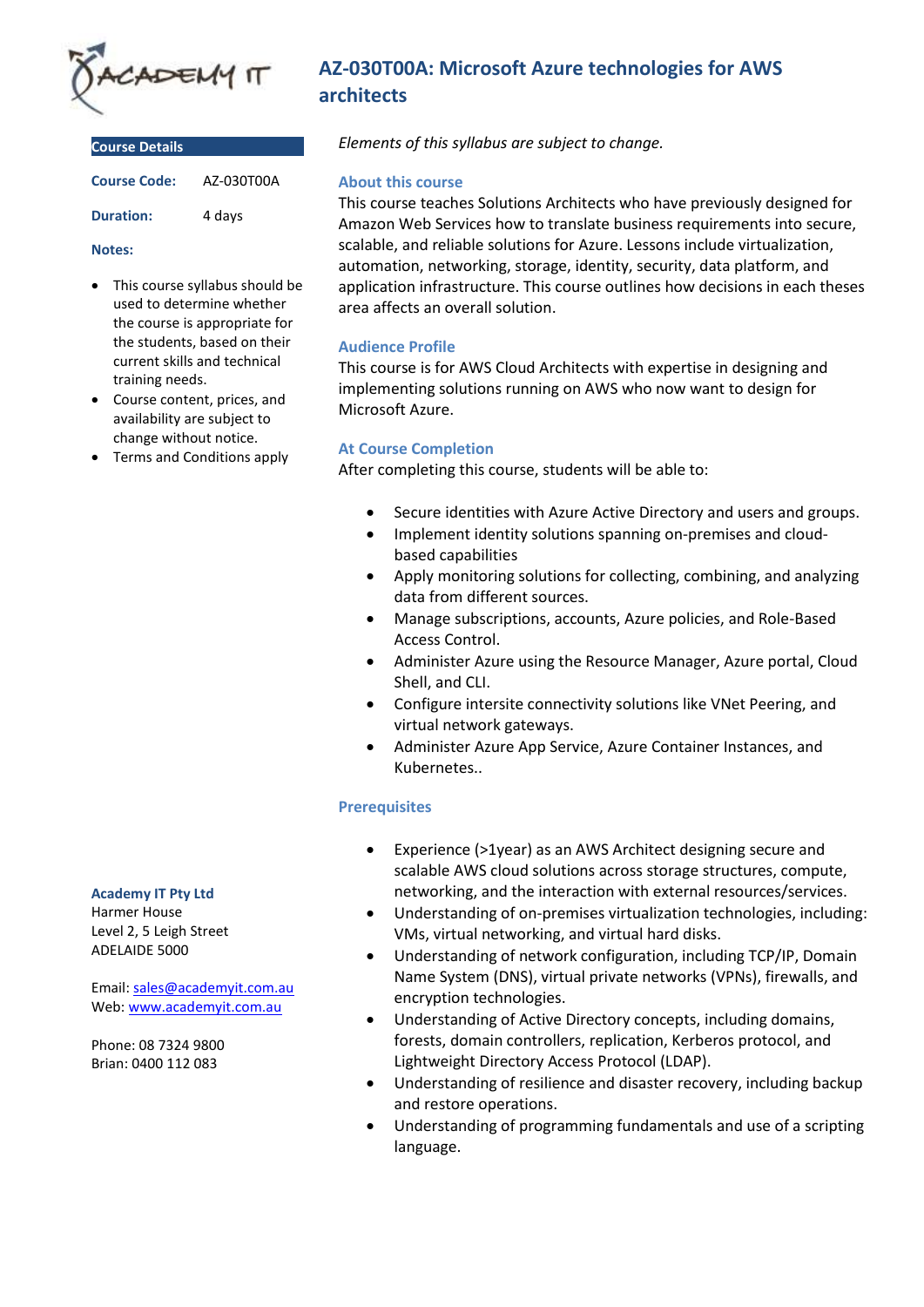

# **AZ-030T00A: Microsoft Azure technologies for AWS architects**

Candidates will benefit from familiarity with Azure administration, Azure development processes, and DevOps processes.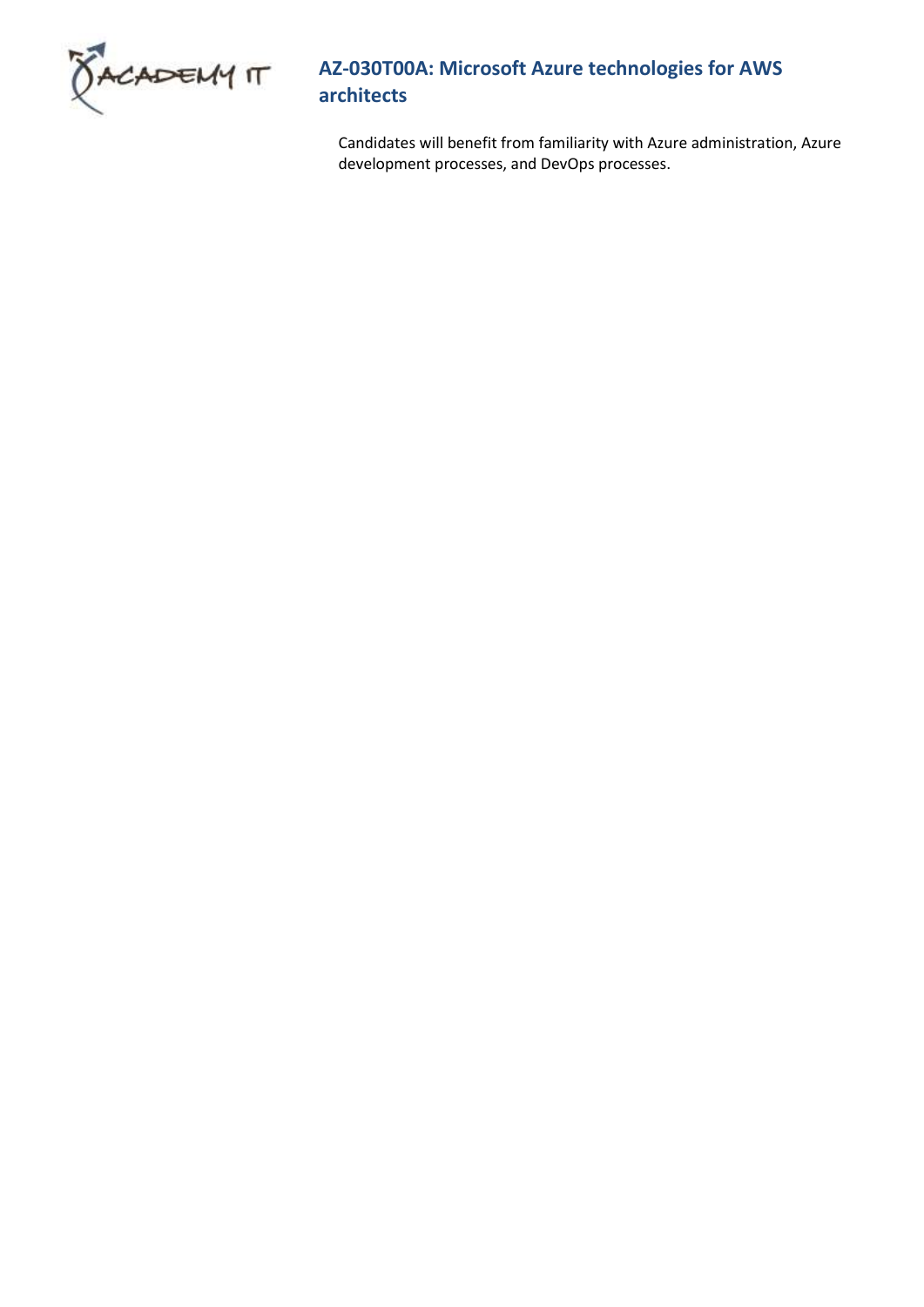

## **Module 1: Introduction to Azure**

In this module, you'll learn about how Azure organizes subscriptions and accounts, and you can set up resource groups and templates to standardize creation and life-cycle management of your resources.

#### **Lessons**

- Subscriptions and accounts
- Resource groups and templates in Azure Resource Manager

After completing this module you will be able to:

- Determine the type of account and subscription best suited to your solution.
- Create resource groups and templates to standardize and manage solutions.

## **Module 2: Azure global infrastructure**

In this module, you'll see the worldwide architecture of Microsoft Azure and how that architecture affects the availability and reliability of your applications and sites.

#### **Lessons**

- Azure regions
- Azure Availability Zones
- Comparison with AWS

After completing this module, you will be able to:

• Implement an architecture that provides the availability and reliability required by your solution.

## **Module 3: Implement Azure Active Directory**

In this module, you will learn how to secure identities with Azure Active Directory, and implement users and groups.

## **Lessons**

- Introduction to Azure Active Directory
- Domains and custom domains
- Safety features
- Guest users in Azure Active Directory
- Manage multiple directories
- Comparison with AWS

After completing this module you will be able to:

- Secure identities with Azure Active Directory.
- Implement users and groups.

## **Module 4: Implement and manage hybrid identities**

In this module, you will learn how to extend your on-premise Active Directory accounts to the cloud, and how to sync the accounts.

#### **Lessons**

- Introduction to Azure AD Connect
- Comparison with AWS
- •

After completing this module you will be able to:

- Use your on-premise Active Directory account to authenticate to your cloud solution.
- Sync accounts between on-premise and the cloud.

#### **Module 5: Implement virtual networking**

In this module, you will learn about basic virtual networking concepts like virtual networks and subnetting, IP addressing, Azure DNS, network security groups, and Azure Firewall.

#### **Lessons**

- Azure Virtual Network and VNet peering
- VPN and ExpressRoute connections
- Comparison with AWS

After completing this module you will be able to:

• Design virtual networks with security in mind.

## **Module 6: Implement VMs for Windows and Linux**

In this module, you will learn how to configure VMs for high availability and how to deploy and configure scale sets.

## **Lessons**

- Configure high availability
- Comparison with AWS

After completing this module you will be able to:

- Implement VMs to create high availability solutions.
- Deploy and configure scale sets.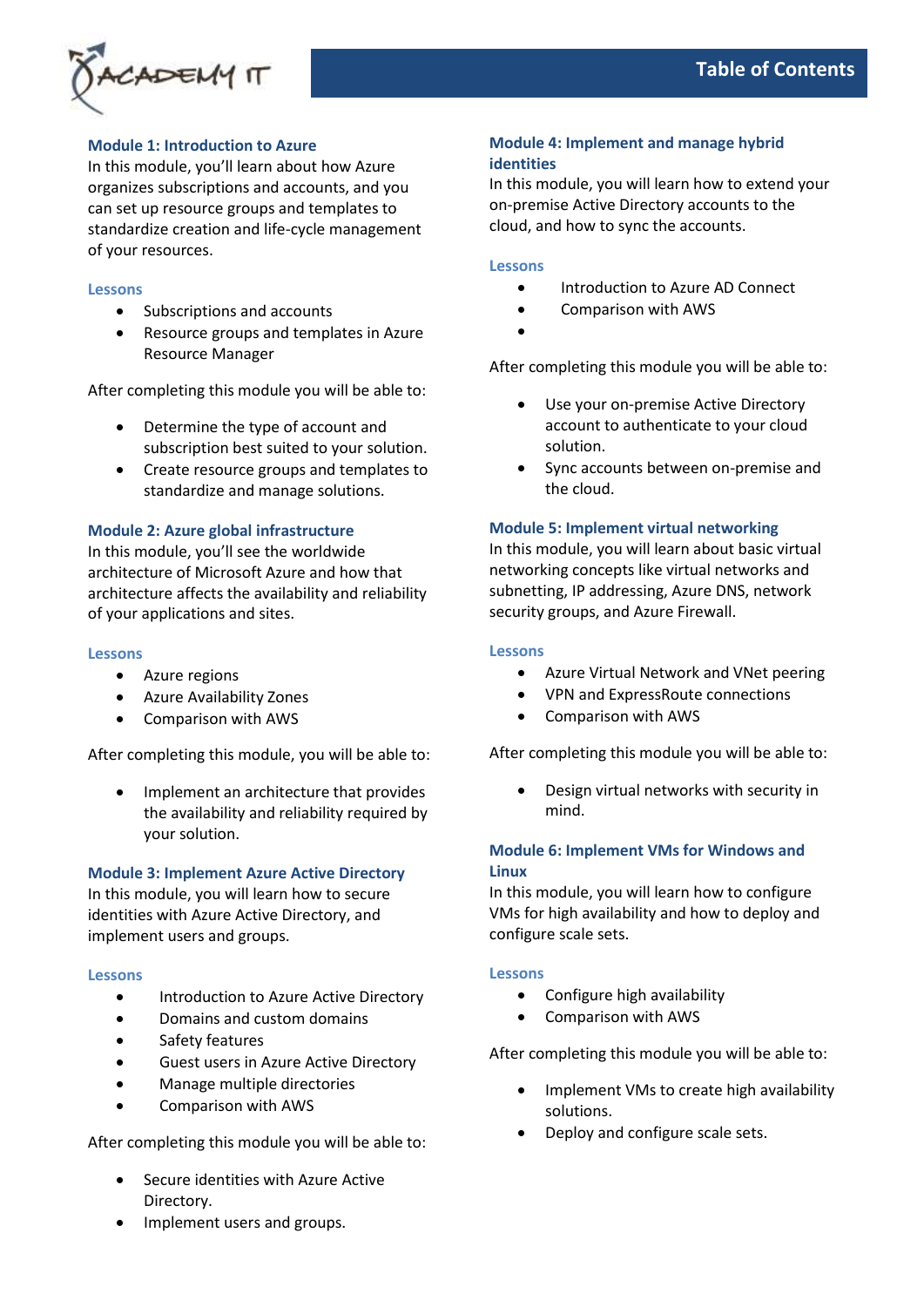

## **Module 7: Implement load balancing and network security**

In this module, you will learn how to implement Azure Load Balancer, and how to set up security groups.

#### **Lessons**

- Implement Azure Load Balancer
- Implement an Azure Application Gateway
- Implement Azure Firewall
- Implement network security groups and application security groups
- Comparison with AWS

After completing this module you will be able to:

- Implement the components of load balancing.
- Set up network and application security groups.

## **Module 8: Implement container-based applications**

In this module, you will learn how to configure the Azure Kubernetes Service and how to publish a solution on an Azure container.

#### **Lessons**

- Configure Azure Kubernetes Service
- Publish a solution on an Azure Container Instance
- Comparison with AWS

After completing this module you will be able to:

- Configure Azure Kubernetes Service for your solution.
- Publish your solution on an Azure Container Instance.

## **Module 9: Implement an application infrastructure**

In this module, you'll learn the basics of selecting an App Service plan, configuring your plan, and setting up Logic Apps and Azure Functions.

#### **Lessons**

- Create an App Service plan
- Create and configure Azure App Service
- Configure networking for an App Service
- Introduction to Logic Apps and Azure Functions
- Comparison with AWS

After completing this module you will be able to:

- Select an App Service plan suitable for your solution.
- Configure the App Service
- Incorporate Logic Apps and Azure Functions into your solution.

## **Module 10: Implement storage accounts**

In this module, you'll be introduced to Azure Storage and how to configure network access, replication, authentication, access, and failover.

#### **Lessons**

- Azure Storage core concepts
- Managing the Azure Blob storage lifecycle
- Working with Azure Blob storage
- Comparison with AWS

After completing this module you will be able to:

- Select an appropriate Azure Storage account for your solution.
- Configure your storage account.

## **Module 11: Implement NoSQL databases**

In this module, you will learn about Azure Cosmos DB and how to configure it.

#### **Lessons**

- Introduction to Azure Cosmos DB
- Consistency
- Select appropriate CosmosDB APIs
- Set up replicas in CosmosDB
- Comparison with AWS DynamoDB

After completing this module you will be able to:

• Configure a NoSQL database solution by using Azure Cosmos DB.

#### **Module 12: Implement Azure SQL databases**

In this module, you will learn how to implement managed instances of Azure SQL database and how to configure it for high availability.

#### **Lessons**

- Configure Azure SQL database settings
- Implement Azure SQL Database managed instances
- Configure high availability for an Azure SQL database
- Comparison with AWS